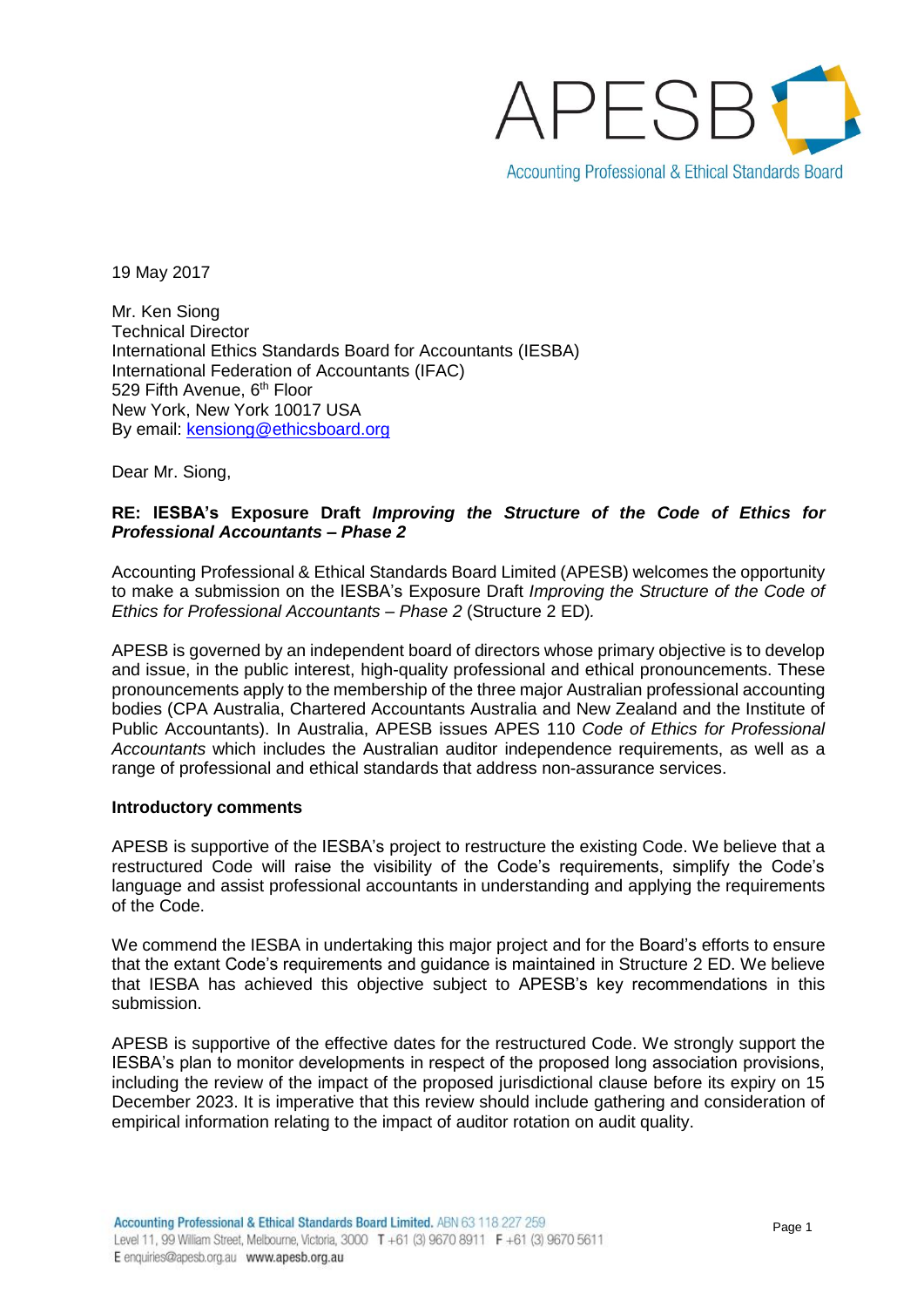In developing APESB's response to the Structure 2 ED, we have taken into consideration Australian stakeholders' feedback from two roundtable events conducted by APESB in Melbourne and Sydney in March 2017. APESB has also considered the Compilation of Proposed Restructured Code issued by the IESBA in conjunction with the release of the Structure 2 ED in January 2017.

# **Key Recommendations**

APESB's key recommendations for the IESBA's consideration are:

- strengthen the general requirements in each section to ensure the requirements are clearly set out and understandable if the section is read in isolation;
- enhance the requirements in the Code by removing from requirements paragraphs the need to meet obligations in application material (refer to page 4);
- clarify specific provisions by removing or revising specific phrases to remove limitations or to enhance the readers' ability to understand the provision (refer to pages 4 - 6);
- perform a review of the Structure 2 ED in respect of instances where the term 'might' is used to ensure it is applied consistently with the drafting conventions;
- consider implementing consistent numbering of sections in Part 4A and Part 4B;
- consider adopting a simpler sequential numbering system that will clearly define the relationships between the requirements and application material in the Code; and
- relocate the glossary to the beginning of the Code, preferably after the Guide to the Code.

Further information on APESB's key recommendations and other comments are included in Appendix A and specific editorial comments are included in Appendix B for the IESBA's consideration.

### **Concluding comments**

We trust you find these comments useful in your final deliberations. Should you require any additional information, please contact APESB's Chief Executive Officer, Channa Wijesinghe at [channa.wijesinghe@apesb.org.au.](mailto:channa.wijesinghe@apesb.org.au)

Yours sincerely

 $\begin{array}{c} \n\sqrt{10} & \sqrt{2}\n\end{array}$ 

The Hon. Nicola Roxon **Chairman**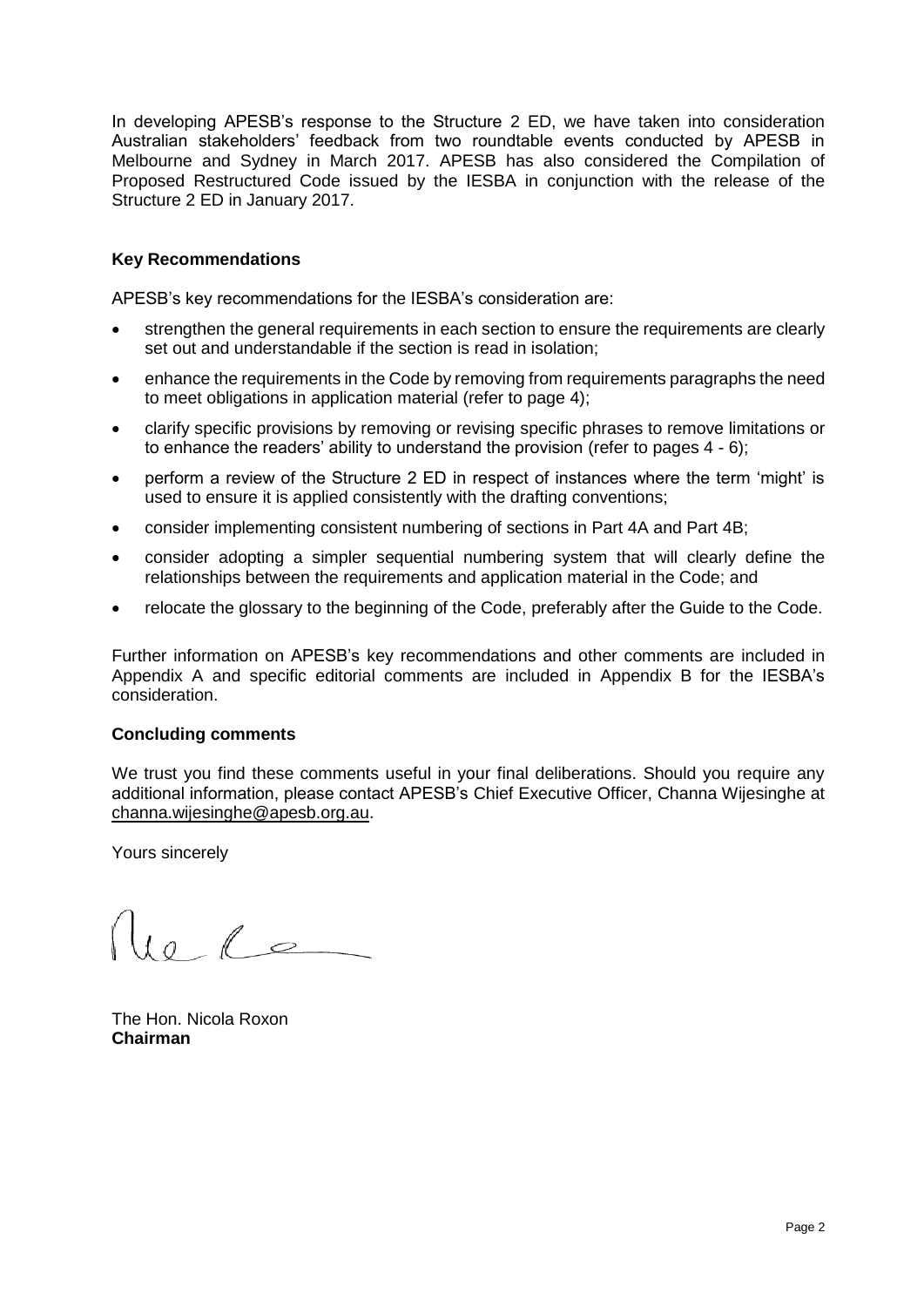# **Appendix A**

# **APESB's Comments**

APESB's responses to the specific matters raised by the IESBA in the Structure 2 ED are as follows:

# *Specific Matters*

- **1. Do you believe that the proposals in this ED have resulted in any unintended changes in meaning of:**
	- **The provisions for Part C of the Extant Code, as revised in the close-off document for Part C Phase 1 (see Sections 200-270 in Chapter 1)?**
	- **The NOCLAR provisions (see Sections 260 and 360 in Chapter 2)?**
	- **The revised provisions regarding long association (see Sections 540 and 940 in Chapter 3)?**
	- **The provisions addressing restricted use reports in the extant Code (see Section 800 in Chapter 4)?**
	- **The provisions relating to independence for other assurance engagements (Part 4B in Chapter 5)?**

# **If so, please explain why and suggest alternative wording.**

Subject to APESB's comments below, APESB is supportive of the proposals in the Structure 2 ED. The restructured provisions have made the Code easier to read and understand, which in turn will facilitate implementation of the Code and promote compliance among professional accountants.

However, APESB believes that in some cases the streamlining of the requirement to comply with the conceptual framework has weakened the extant requirements in the Code. The proposed approach in the Structure 2 ED is that a reference to complying with the conceptual framework is included in the introduction paragraphs of each section. This works well when there is a clear requirement within the section that a professional accountant must comply with.

But in circumstances where there is no requirement listed within the section, there is a risk that professional accountants will not understand their responsibilities and may not make the necessary connection back to the conceptual framework. This is because the introduction paragraphs are not designated as either a requirement or an application paragraph. There is a risk that this material will not be referred to or relied upon by users when they are considering the content of each section, especially if they navigate through the Code electronically.

This situation is clearly seen when you compare like sections such as the sections on gifts and hospitality in the proposed Parts 2 and 3. In section 420, which applies to professional accountants in public practice, there is a clear requirement about when the professional accountant can or cannot accept gifts and hospitality. In contrast section 340, which applies to professional accountants in business, contains application material about potential threats and the level of those threats but has no clear requirement.

APESB believes that section 340 would be improved if it included a requirement paragraph such as '*A professional accountant shall not accept an offer of gifts or hospitality if threats to the fundamental principles cannot be eliminated or reduced to an acceptable level*'.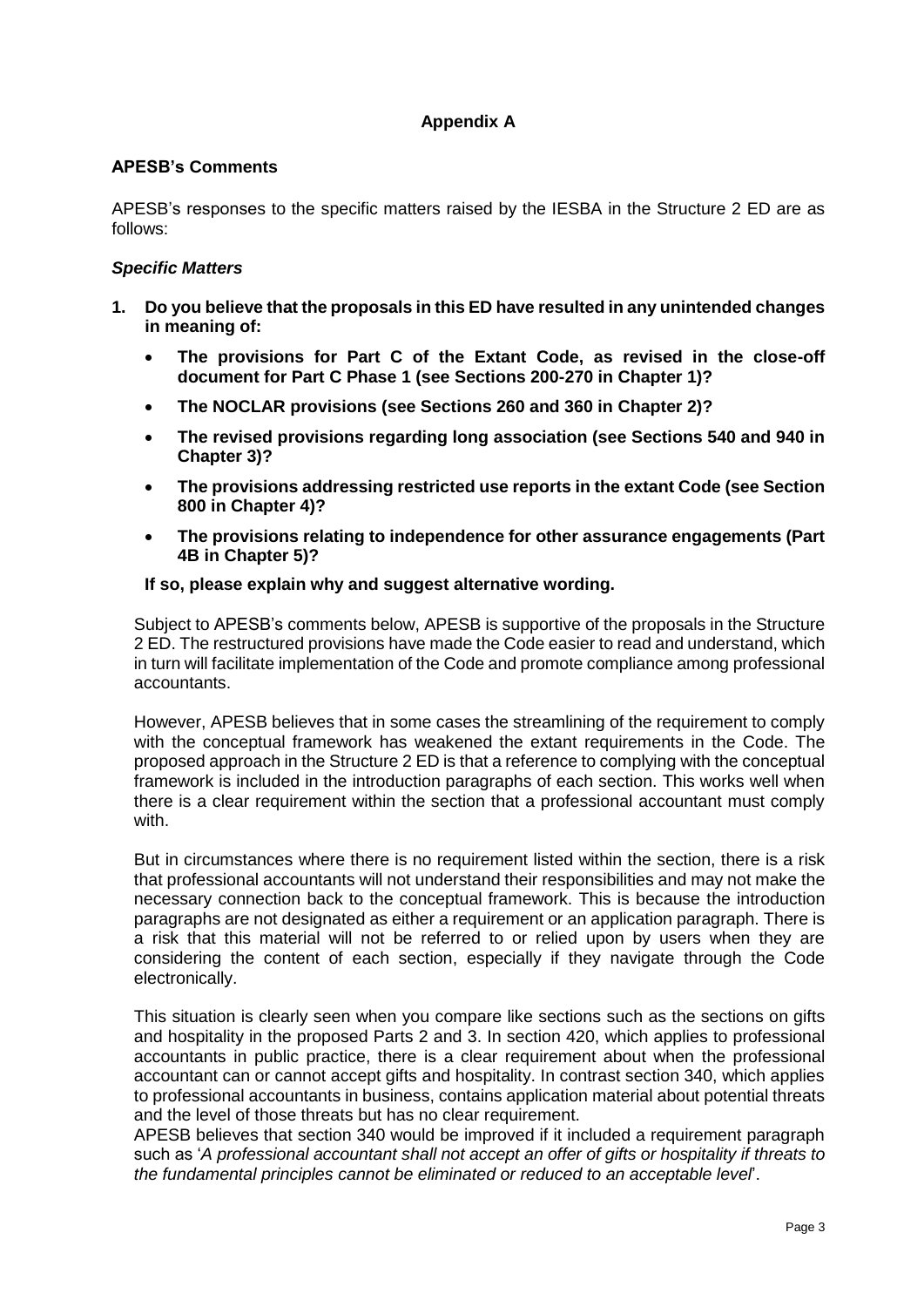APESB recommends that the IESBA conducts a comprehensive review of sections to ensure the requirements are clear and can be understood if they are read in isolation.

Requirement paragraphs are also being weakened when they refer to obligations in application paragraphs. APESB has noted a few instances where this has occurred as noted below;

- Paragraph R220.10 requires a professional accountant to exercise professional judgement to determine the necessary steps to undertake to fulfill the responsibilities in paragraph 220.7 A1.
- Paragraph R260.26 specifies that in exceptional circumstances, a disclosure to authorities of a NOCLAR by an accountant is not a breach of confidentiality if it is made pursuant to 260.20 A2 and A3.

APESB recommends that the IESBA conduct a thorough review of requirements paragraphs and amend any that refer to application paragraphs so that the specific matters outlined in the application material are captured in the requirements paragraph.

While most of the proposals have improved the clarity of the extant provisions, the APESB has noted that there could be further improvements made in respect of the following matters:

Use of professional judgement for imminent breach of NOCLAR

There is an opportunity to link paragraphs R 260.22 and 260.22 A1 (and R360.27 and 360.27 A1) in respect of what a professional accountant should do in exceptional circumstances where there is an imminent breach of law or regulation. In the extant NOCLAR provisions the content in these paragraphs were combined, and APESB is concerned that the connection may be lost when split into two paragraphs as proposed in the Structure 2 ED.

APESB recommends that the following extant sentence is retained and replaces the proposed second sentence in paragraph R260.22 and application paragraph 260.22 A1:

*'Having considered whether it would be appropriate to discuss the matter with management of those charged with governance of the entity, the professional accountant shall exercise professional judgement and may immediately disclose the matter to an appropriate authority in order to prevent or mitigate the consequences of such imminent breach of law or regulation.'*

We believe that this drafting makes the process to be followed clear.

### • Clarity on the provision of engagement letters to a group of lenders

Professional accountants are required to make users, or their representative, aware of any restrictions on use or distribution of reports prepared applying modified independence requirements (paragraph R800.3).

In the application material in paragraph 800.3 A2, we believe that the phrase in the second sentence "*to meet the requirement for the firm*" might be misinterpreted to mean that accountants' compliance with the above requirement is dependent on the specific actions of the users' representative.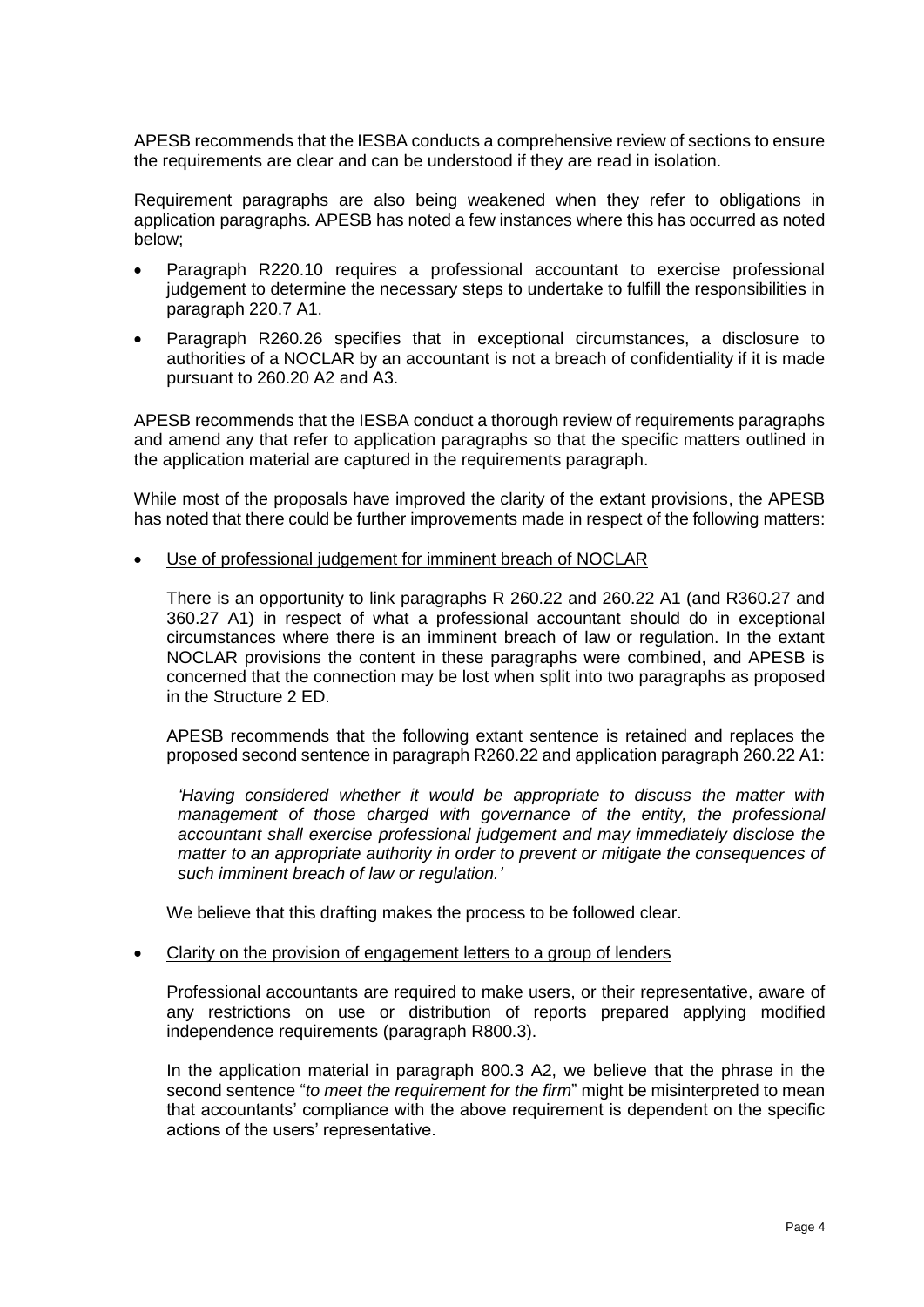We recommend that this sentence be changed to:

"*The representative might then make the firm's engagement letter available to the members of a group of lenders to meet the requirement for the firm to make such users aware of the modified independence requirements agreed to by the representative*".

## • Limitation implied by the phrase 'contractual or regulatory outcomes'

Paragraphs R220.8 and 220.7 A1 set out that professional accountants should not prepare or present information that is misleading or will inappropriately influence "*contractual or regulatory outcomes*".

APESB is of the view that the phrase "contractual or regulatory outcomes" is limiting. We recommend that the requirement should be extended to also cover *commercial outcomes*.

• Clarity of provisions on the preparation and presentation of information

There are a number of instances where the language or phrases used in Section 220 do not seem appropriate and may result in varying interpretations of the provisions. For example, paragraph 220.7 A1 refers to estimates being used for debt covenants or capital requirements, but in practice actual financial results are used not estimates.

Paragraph 220.8 A1 also contains a number of instances where the words used could be confusing to the reader. One such instance is a listed example where users are referred to two different accounting policies permitted under the applicable financial reporting framework. We would respectfully note that if the relevant accounting policies are permitted then it should not imply that this would lead to an improper accounting outcome. Therefore APESB suggests the alternative wording below should be used to improve the clarity of this paragraph:

- *220.8 A1 Examples of ways in which discretion might be misused to achieve inappropriate outcomes includes:* 
	- *Determining estimates, for example, determining preparing fair value estimates in order to a manner that will misrepresent profit or loss.*
	- *Selecting or changing an accounting policy or method among two or more alternatives permitted under the applicable financial reporting framework where the application of one alternative is doubtful, for example, selecting a policy for accounting for long-term contracts in order to misrepresent profit or loss.*
	- *Determining Influencing the timing of transactions, for example, timing the sale of an asset near the end of the fiscal year in order to mislead a manner that does not reflect the true financial position of the entity.*
	- *Determining the structuring of transactions in an inappropriate manner, for example, structuring financing transactions in order to misrepresent assets and liabilities or classification of cash flows.*
	- *Selecting inappropriate disclosures, for example, omitting or obscuring information relating to financial or operating risk in order to mislead.*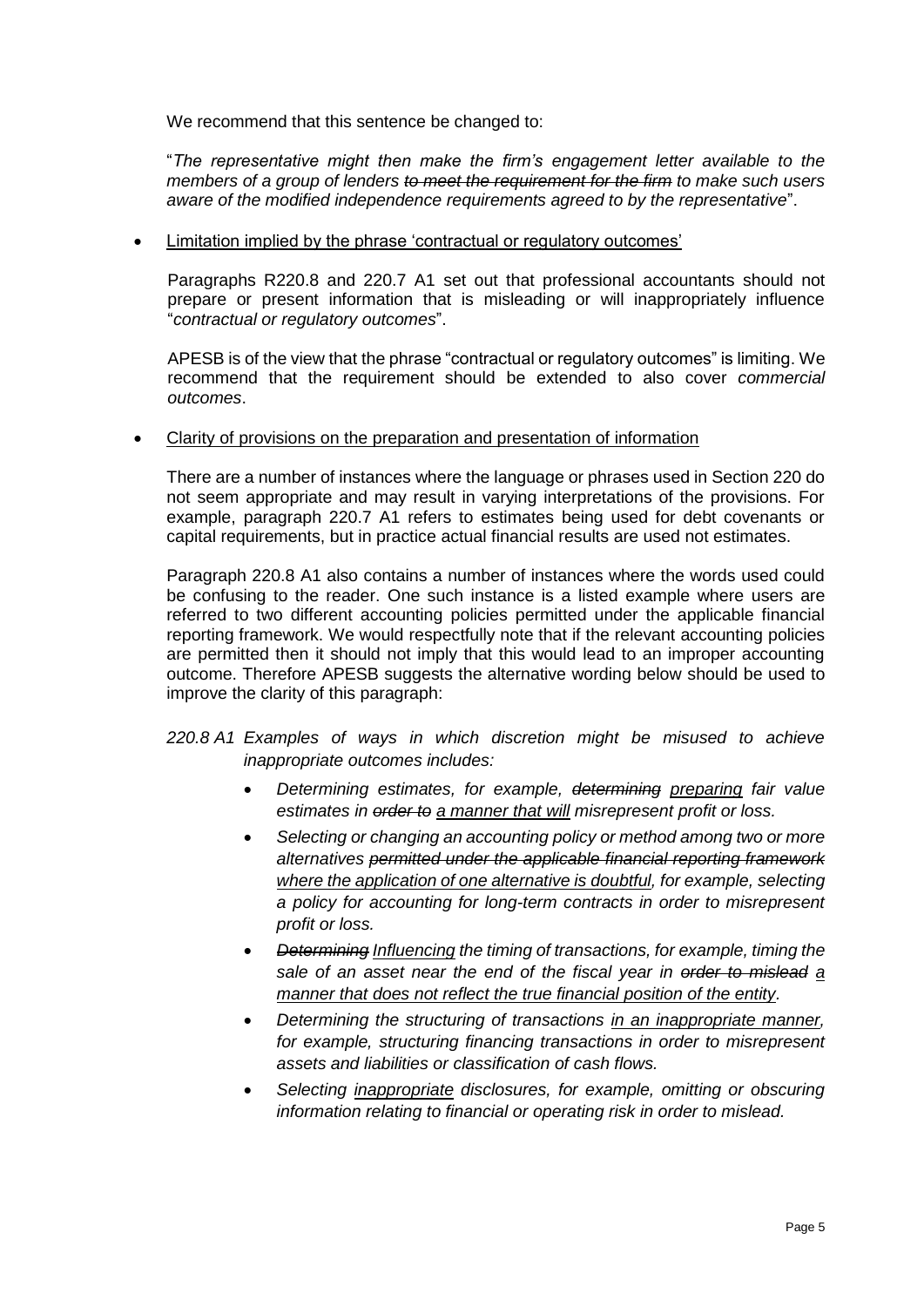Use of the term 'Professional Activity'

APESB has noted a number of instances where the provisions refer to *assignments* or *services* (for example, paragraphs 113.1 A3, R113.3 and R115.2(a)). APESB is of the view that the term *professional activity* is more appropriate, as it is a defined term in the Code and applies to both professional accountants in business and in public practice. APESB recommends that the IESBA review the references throughout the Code to *assignments* or *services* to consider if *professional activity* should be used instead.

Additional comments noted from APESB's review of the Compilation of Proposed Restructured Code are noted below:

## • Independence and the Conceptual Framework

APESB notes the addition of paragraph 120.12 A1 to highlight the importance of independence in relation to audits, reviews, or other assurance engagements. However, APESB believes this paragraph should be a requirement and phrased as;

'*Professional accountants in public practice shall be independent when performing audits, reviews and other assurance engagements. Independence is linked to the fundamental principles of objectivity and integrity"*.

APESB is of the view that the definition of independence should be removed from section 120 as it is duplicating the material in the Glossary, and Parts 4A & 4B and is not necessary in that section from a user's perspective.

• Cross references to breaches of the fundamental principles

Paragraph R100.4 sets out the required actions for professional accountants when they identify a breach of the Code. The paragraph starts by referring to specific sections in Part 4A and Part 4B which deal with breaches of independence. However, this requirement relates to compliance with the fundamental principles in general and is not limited to independence breaches. We therefore recommend that the references to independencerelated paragraphs be removed.

• Clarity of requirements relating to providing non-assurance services to an audit client

The proposed paragraph R600.10 is lengthy and complex with the two different lists of factors. APESB suggests that this paragraph be amended as follows:

- *R600.10 Section 600 prohibits assuming management responsibilities or providing certain non-assurance services to audit clients. As an exception to those requirements, a firm or network firm may assume management responsibilities or provide nonassurance services that would otherwise be prohibited to the following related entities of the audit client on whose financial statements the firm will express an opinion:* 
	- *(a) An entity that has direct or indirect control over the client;*
	- *(b) An entity with a direct financial interest in the client if that entity has significant influence over the client and the interest in the client is material to such entity; or*
	- *(c) An entity which is under common control with the client,*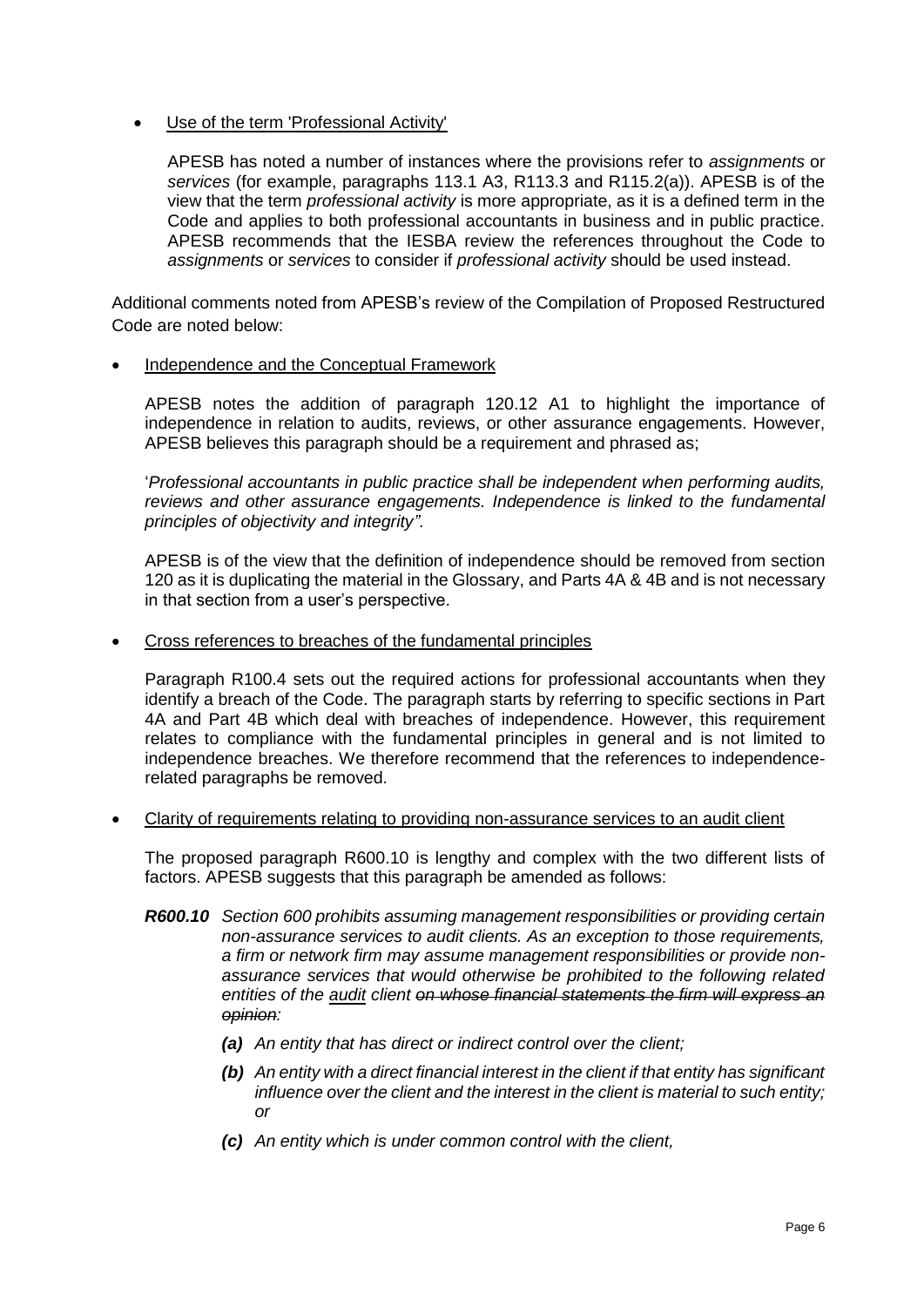*provided that all of the following conditions are met the firm or a network firm does not:*

- *(i) The firm or a network firm does not express an opinion on the financial statements of the related entity;*
- *(ii) The firm or a network firm does not assume a management responsibility, directly or indirectly, for the entity on whose financial statements the firm will express an opinion; and*
- *(iii) perform The services that do not create a self-review threat because the results of the services those services with results will not be subject to audit procedures.; and*
- *(iv) The firm applies the conceptual framework to eliminate any threats created or reduce them to an acceptable level.*

## **2. Do you believe that the proposals are consistent with the key elements of the restructuring as described in Section III of this Explanatory Memorandum?**

Overall APESB believes that the proposals are consistent with the key elements of the restructuring described in the Explanatory Memorandum of the Structure 2 ED subject to our comments below.

## Inappropriate use of 'might' and 'may'

APESB notes the application of the IESBA's drafting guidelines on the use of 'may' or 'might' throughout Structure 2 ED. However, we have identified some instances where the use of the term 'might' may be inappropriate as noted below:

- inappropriately used in paragraph R115.1 (second sentence) when it specified that a professional accountant shall not engage in business, occupation or activities that impairs or '*might impair*' integrity, objectivity or good reputation. We believe that in its place, it is more appropriate to state "…*that impairs or is perceived to impair'*.
- unnecessarily added in the first sentence in paragraph 200.2, i.e. '*Investors, creditors, employers…rely on the work of professional accountants in business".* It is a factual statement and does not need the term 'might'.

We propose that the IESBA perform a critical review of the Structure 2 ED of where the term 'might' is used to assess whether any other extant provisions have been inadvertently diluted or changed.

## Complex numbering system

APESB believes that the alpha-numerical referencing proposed by the IESBA is complex and cumbersome. The long numbering system might cause difficulties when professional accountants need to cross-reference their policies and procedures with the requirements of the Code.

We also found at times that the rationale behind the numbering of application material paragraphs is not clear. For instance:

• Paragraphs 220.4 A1 – 220.7 A1 in Section 220 *Preparation and Presentation of Information* did not have any specific requirements. Moreover, the changes in paragraph numbers are confusing, i.e. 220.4 A1 was followed by 220.5 A2, 220.6 A1 and 220.7 A1.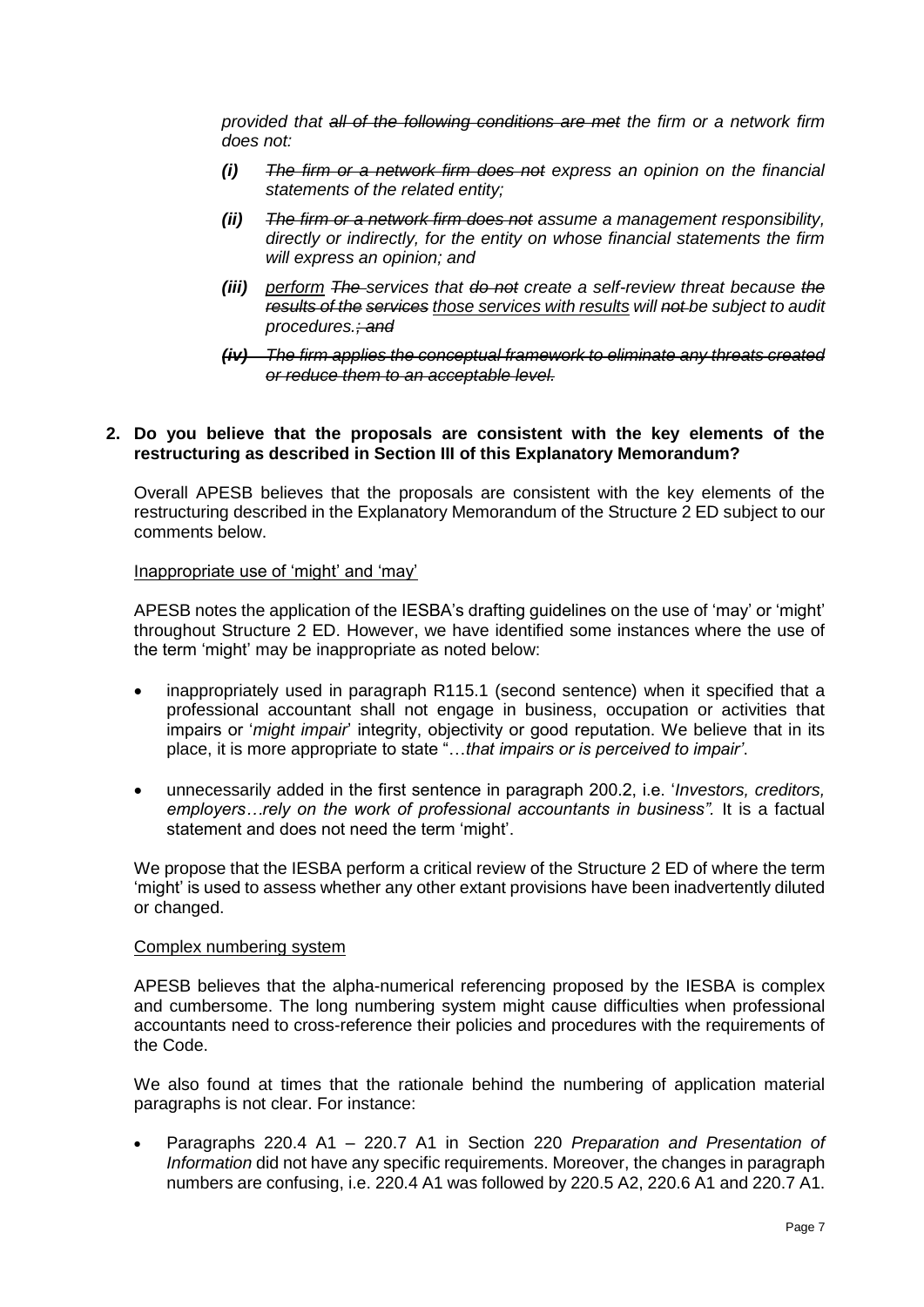If these paragraphs were related to a specific requirement, then the numbering would have been 220.4 A1, 220.4 A2 and so on.

• Similarly, NOCLAR application material paragraphs 260.4 A1 – 260.4 A2 were not clearly related to specific requirements.

We propose that the IESBA consider adopting a shorter and simpler sequential numerical system that will:

- define requirements and application material based on the existing approach applied by standards setters such as IAASB, IFRS and APESB; and
- clearly establish relationships between requirements and application material.

## Relocating the Glossary to be after the Guide

APESB recommends that the Glossary is relocated to be positioned after the Guide to the Code. This would be consistent with the practice used by most standard setters and legislators to provide definitions at the beginning of a document rather than at the end.

### *Conforming Amendments Arising from the Safeguards Project*

**3. Respondents are asked for any comments on the conforming amendments arising from the Safeguards project. Comments on those conforming amendments are requested by April 25, 2017 as part of a response to Safeguards ED-2.**

APESB's comments on the conforming amendments are included in our submission relating to the IESBA's Exposure Draft *Proposed Revisions Pertaining to Safeguards in the Code – Phase 2 and Related Conforming Amendments*.

### *Effective Date*

## **4. Do you agree with the proposed effective dates for the restructured Code? If not, please explain why not.**

APESB is supportive of the proposed effective dates for the restructured Code.

APESB also strongly supports the IESBA in its plan to monitor developments in respect of the implementation of the long association provisions and the review of the effects of the jurisdictional clause before its expiry on 15 December 2023. APESB is of the view that for such a review to be effective, it should include gathering and consideration of empirical information relating to the impact of auditor rotation on audit quality.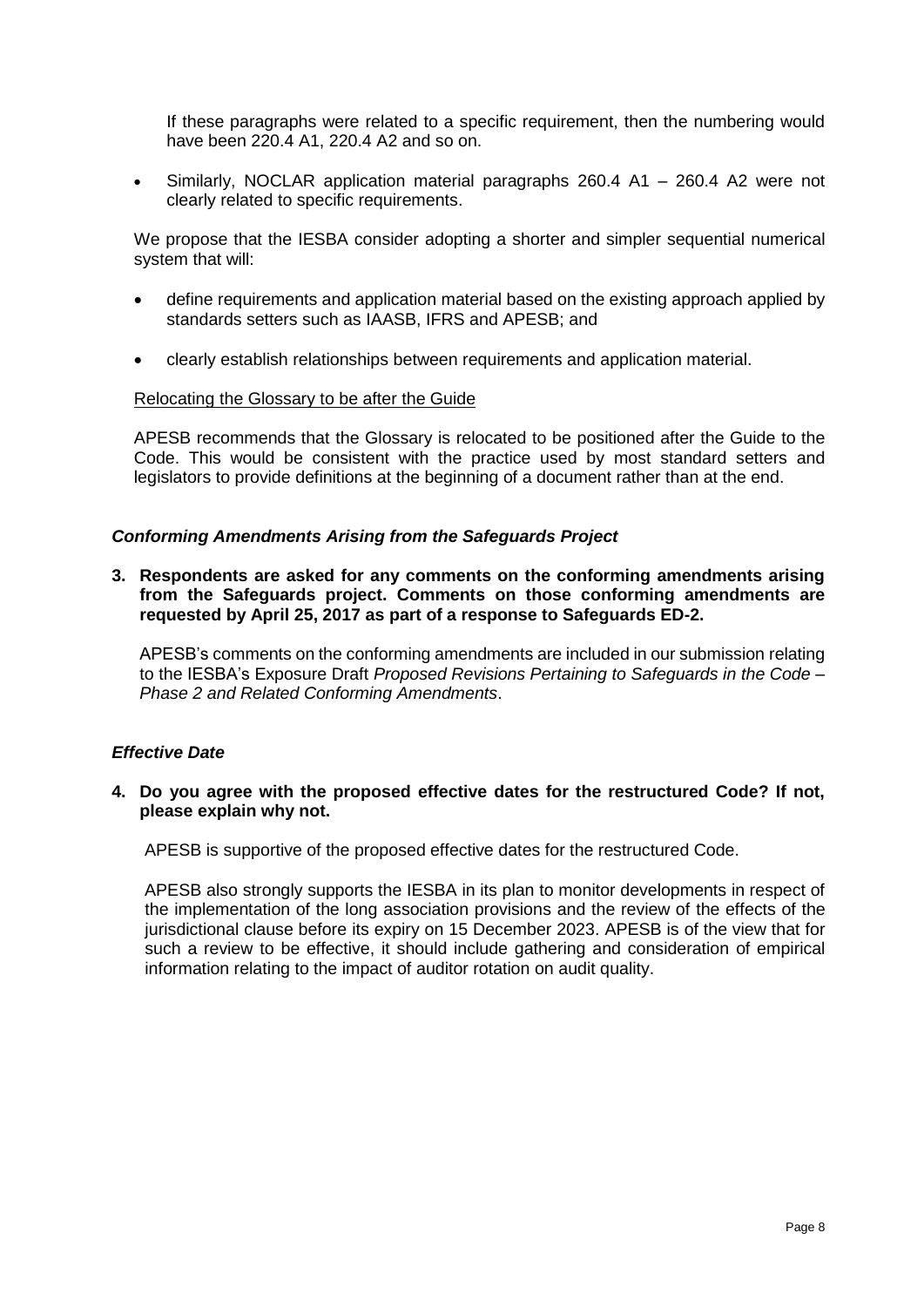# *General Comments*

APESB's responses to the general matters raised by the IESBA are as follows:

*(a) Small and Medium Practices (SMPs) and PAIBs*

APESB believes the proposals in the Structure 2 ED such as the simplified language and increased clarity of responsibilities of firms and individual professional accountants in public practice will assist SMPs in understanding and applying the Code.

*(b) Regulators and Audit Oversight Bodies*

Not applicable.

*(c) Developing Nations*

Not applicable.

*(d) Translations*

Not applicable.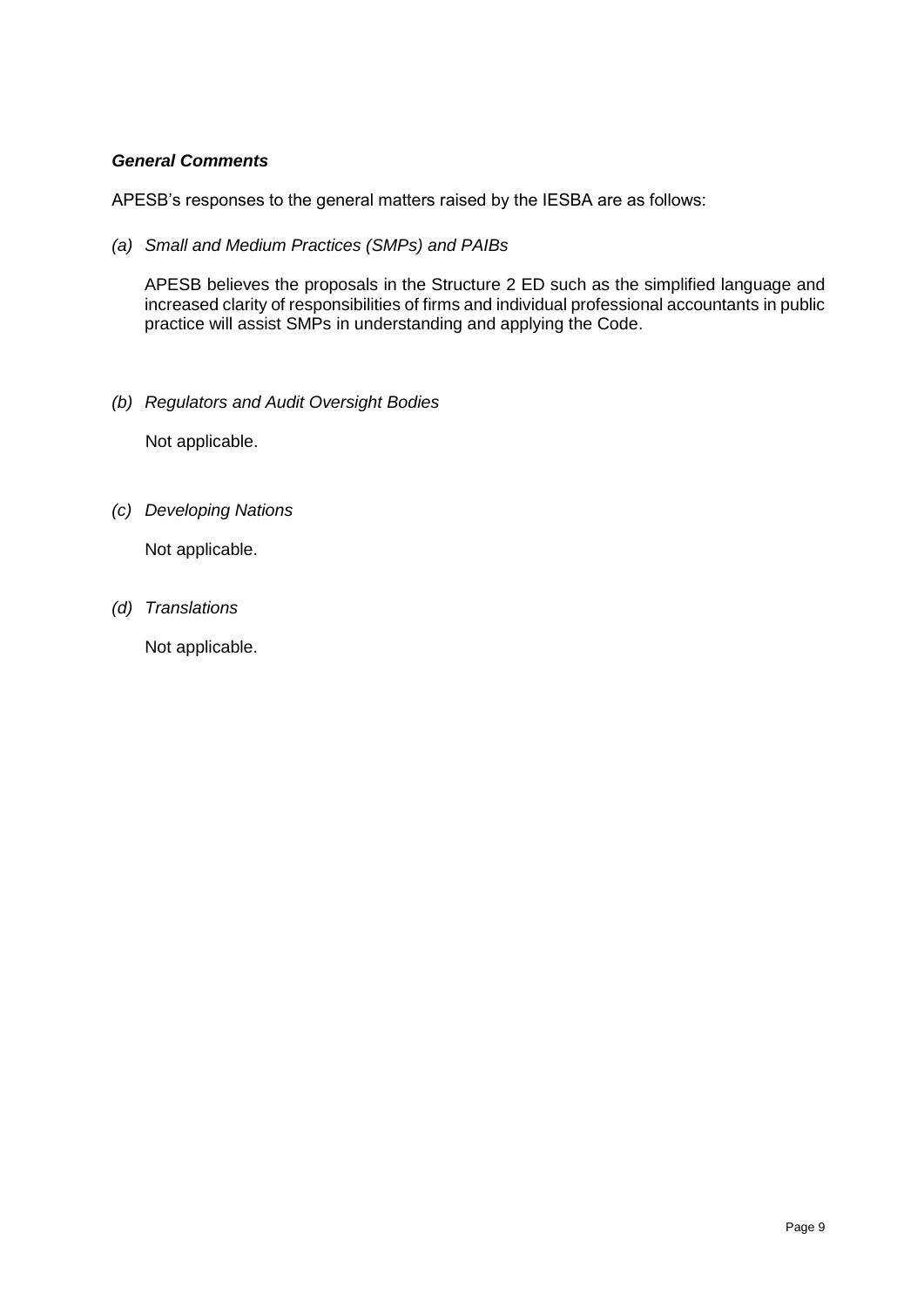# **Appendix B**

## **Other Editorial Amendments**

APESB also recommends the following editorial amendments for the IESBA's consideration:

- Amend paragraph 110.3 A2 to be consistent with other provisions as follows '*The professional accountant is required or encouraged, depending on specific circumstances, to document the substance of the issue...rationale for those decisions.*';
- Amend paragraph 240.2 to include the word "*threat*" in the second sentence, as follows:

"*Self-interest threat to compliance with the principles of objectivity or confidentiality….to manipulate price-sensitive information";*

- Update paragraph 100.4 A1 to include '*those charged with governance*' of a client as one of the relevant parties who might be affected and to whom a report about a breach might be reported;
- To enhance presentation, we suggest that the examples in paragraph 120.7 A2 be transferred to paragraph 120.6 A1;
- Review for consistent use of the drafting guidelines in relation to the term professional accountant (for example paragraph 220.9 A2 is missing the word 'professional' and paragraph R220.12 continues to use the full phrase 'professional accountant' when after the first use the subsequent references could be to 'accountant';
- Revise paragraph 321.5 A1 as follows '...*providing a second opinion to an entity that are is not an existing client is are the* ....';
- Revise the first dot point in paragraph 320.6 A4 to include the word 'of' after the words 'the professional accountant need to be aware';
- Review paragraph 360.18 A2 which is unclear and refers to inquiries being made of publicly available information;
- Review paragraph R230.5 to clarify to whom the professional accountant shall communicate;
- Review paragraph 922.5 A3 to clarify who is responsible for completing the review of the work performed;
- Review paragraph R910.10 and consider whether an additional option is for the assurance team member to be removed from the engagement;
- Remove the sunset provision in paragraph R540.18 in the compiled Code (January 2017), consistent with the same paragraph in the Structure Phase 2 ED;
- Review the cross reference in paragraph 400.53 A9 which directs readers to paragraph R400.52(f) but we believe should be to R400.53(f);
- Review the cross reference in paragraph 400.40 which directs readers to paragraph R300.8 but we believe should be to R300.9;
- Review the cross reference in paragraph 300.6 A1 which directs readers to paragraph 120.5 A3 but we believe should be to 120.6 A3;
- Review the cross reference in paragraph R400.53 (d) which directs readers to paragraph 400.52 A5 but we believe should be to 400.53 A5;